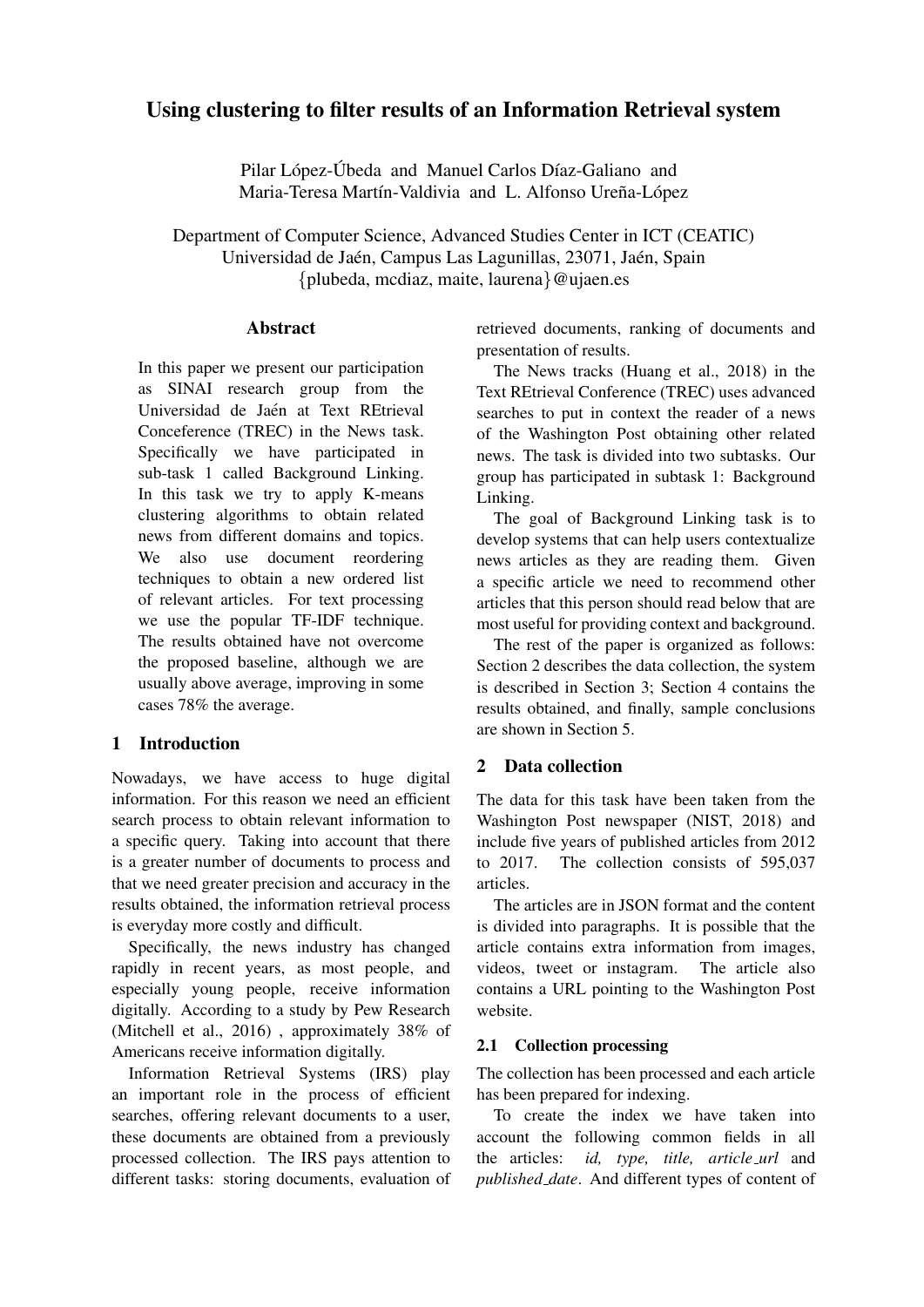the articles: *ar-wikitude, author info, deck, image, inline story, inline story, kicker, list, pull quote, sanitized html, top deck, tweet* and *video*.

The last step was to remove the found HTML tags of all the indexed fields.

## 2.2 Index

In our case, we index information about the terms in the document collection, which it can be accessed later using either a term or a document as the reference.

For this task we use the Indri search engine. Indri is a component of the Lemur toolkit (Croft and Callan, 2016) for Information Retrieval. The Lemur toolkit is an open-source system built to enable Information Retrieval research using language modeling. Indri extends upon the goals of the Lemur toolkit by adding new functionality for the retrieval of semi-structured documents and a flexible query language.

# 3 Methodology

In this section, we will describe the strategy followed for the task. Our system tries to group documents by categories using the K-means clustering algorithm applied to document classification and processing.

The architecture followed to develop our system is shown in Figure 1 and below we will describe each step.

# • Extract document by DocId

The first step in this system is to take the DocId of each topic and make a dump on the collection of documents. With the DocId we obtain each complete article.

For this task we used different parts of the article: the title, the abstract and the title together with the abstract. We use these parts because we consider them to be the most informative parts of the news. The title contains the content of the article in abbreviated form, and with the abstract we obtain the complete content of the news.

# • Create query

According to the parts we get from the article we prepare different runs. With each part of the article we build the query that will be passed to the Information Retrieval System (IRS).

In order to correctly treat each query by the IRS, we have normalized the text included in each one removing hyphens that are not between words, special characters and contractions such as *'s*, *'t*, and *'d*.

At this point we have taken into account that the IRS must return articles with a publication date previous to the article we are reading. This will mean articles that have an earlier time stamp of "published\_date".

Figure 2 shows an example of the creation of the query with ID 809 using only the title of the article and taking into account the restriction of the publication date.

## • Information Retrieval System

TREC proposes to use trec eval (NIST, 2017). The trec eval is a tool used to evaluate rankings, either documents or any other information that is sorted by relevance. This system return us the results using a file that contains a ranking of documents for each query automatically generated by the application.

Our IRS will return 1000 relevant documents for each query and then we will remove from the list of relevant documents the documents with the same ID as the input query.

# • TF-IDF Vectors

We can represent each document obtained from the IRS as mutually comparable vectors of terms. These vectors are used to compare documents by similarity and put them into clusters.

A good approach is to assign a weighting to each term in the document and put that weighting in the vector with TD-IDF(Ramos and others, 2003). TF-IDF (Term Frequency-Inverse Document Frequency) is a very common algorithm to transform text into a meaningful representation of numbers. The technique is widely used to extract features across various Natural Language Processing (NLP) applications. With TF we normalize the occurrence of each word with the corpus size, IDF measures the importance of a specific term by its relevance within the document excluding English stop words.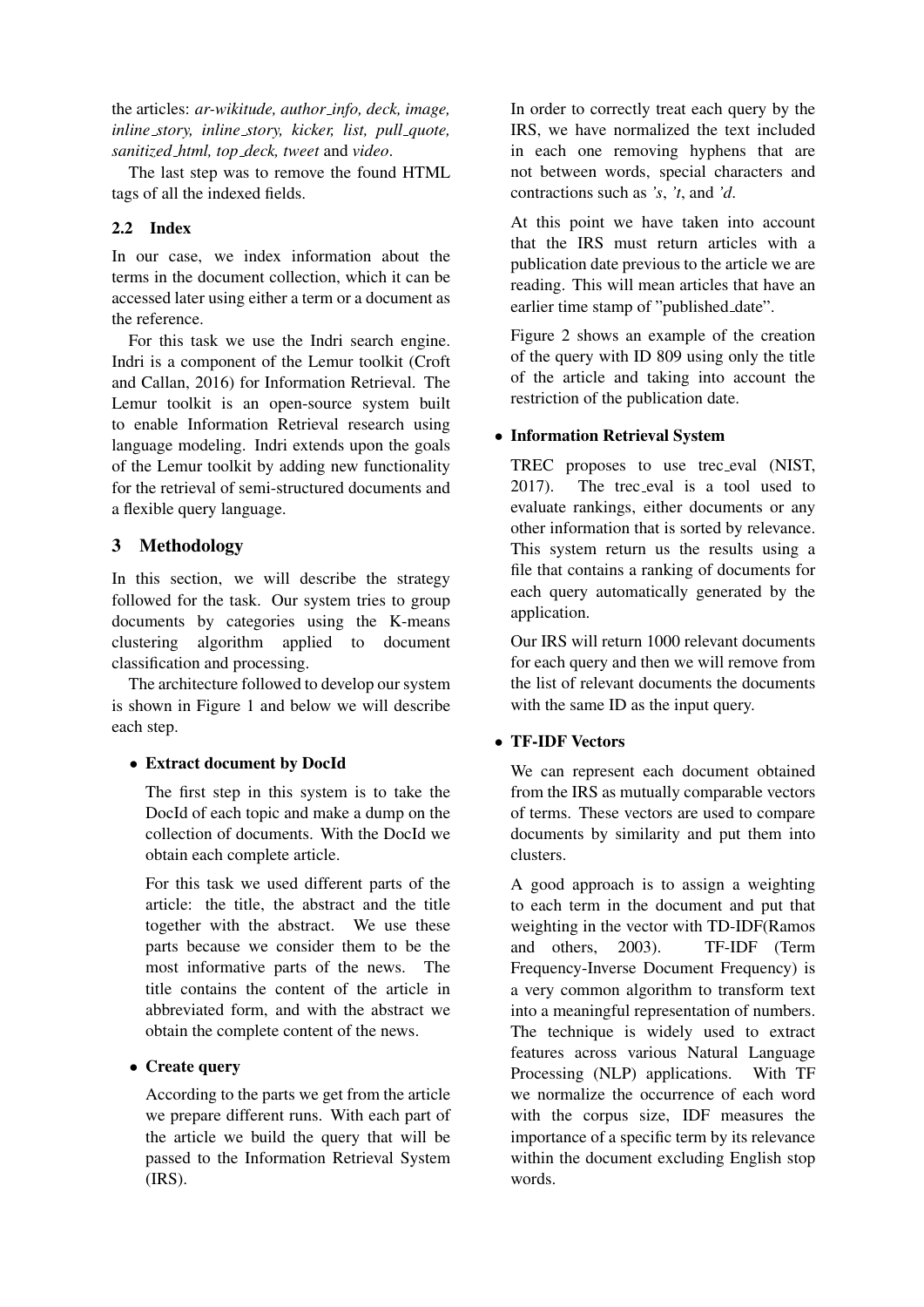

Figure 1: Architecture of the approach

To perform the TF-IDF of each relevant document returned by the IRS we will take into account the *title* and *sanitized html*.

#### • K-means

The method chosen for grouping documents is K-means. K-means is one of the most popular clustering algorithms(Jain et al., 1999). K-means stores k centroids that it uses to define clusters. A point is considered to be in a particular cluster if it is closer to that cluster's centroid than any other centroid.

To implement this step we use the Python library *sklearn.cluster.kMeans*, with k=10, the default initialization method k-means++, max iter=1000 and the number of time the K-means algorithm will be run with different centroid seeds (n init) by default equal to 10 (Pena et al., 1999).

Finally, the K-means algorithm will return 10 clusters.

Each cluster contains a list of documents, we will take the first 10 documents of each cluster and to finish, this list of 100 documents (10 clusters x 10 first documents) is sorted according to its relevance obtained from the ISR results file. If one or more clusters do not have 10 documents, the final file will contain less than 100 relevant documents.

### 4 Results

In following Table 1 we show the results we have obtained in our experiments.

At this moment we do not have the results of all participants, but the organization has provided us for each measure and topic: the minimum, the average and the maximum.

A total of 23 Runs have been sent for this task and we have calculated the average obtained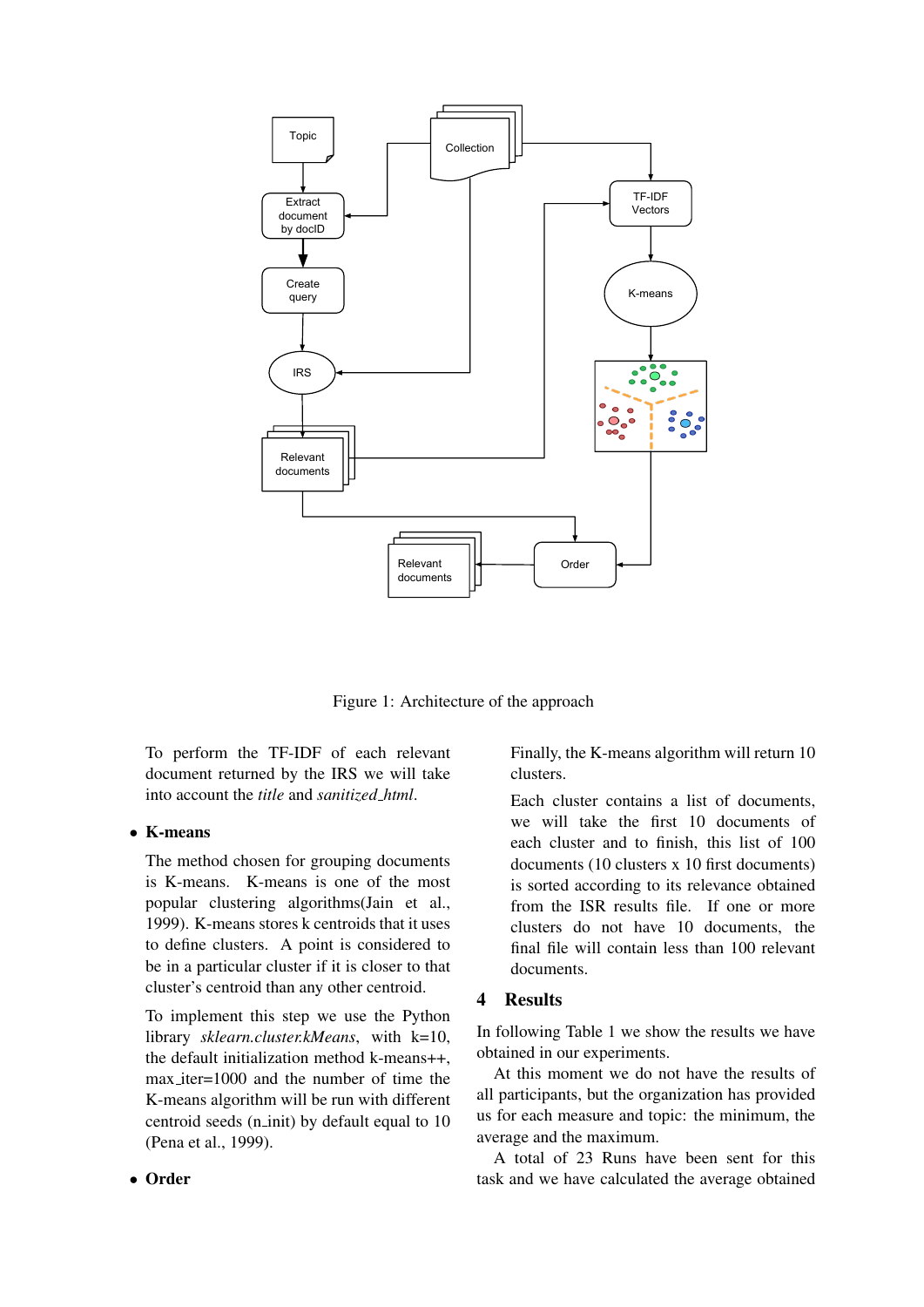```
<query>
 <type>indri</type>
 <number>809</number>
 <text> #combine(Europe will send a rover to Mars but won protect
 Earth from an asteroid #less(published_date 1480958455000))</text>
</query>
```

| Run                          | NDCG cut 5 | P 5    |        | <b>Recall 5 RPrecision</b> |
|------------------------------|------------|--------|--------|----------------------------|
| Baseline. Abstract           | 0.2989     | 0.6120 | 0.0356 | 0.2203                     |
| Baseline. Title              | 0.2404     | 0.5280 | 0.0289 | 0.1975                     |
| Baseline. Title + Abstract   | 0.2986     | 0.6120 | 0.0356 | 0.2291                     |
| Clustering. Abstract         | 0.2989     | 0.6120 | 0.0356 | 0.0962                     |
| Clustering. Title            | 0.2404     | 0.5280 | 0.0289 | 0.1331                     |
| Clustering. Title + Abstract | 0.2986     | 0.6120 | 0.0356 | 0.1053                     |

| Figure 2: Example of query 809 with title |  |  |
|-------------------------------------------|--|--|
|                                           |  |  |

Table 1: Results obtained.

for each measurement used. The measures have been 0.27665, 0.56, 0.030226 and 0.128234 for NDCG cut 5, P 5, Recall 5 and RPrecision respectively.

We check that for the measures NDCG\_cut\_5, P<sub>-5</sub> and Recall<sub>-5</sub> we improve the average in all cases except when we use only the titles as input query. On the other hand, for the RPrecision measure we have lower results if we use the clustering algorithm.

Finally, we can see that the best system is the baseline using titles and abstracts in the query. We improve the average of all the participants by 78% in the RPrecision measure.

### 5 Conclusion

In this article our group presents its first participation in the task of CLEF News. We have made a first approach clustering and TF-IDF for word processing. We can coclude that clustering is not a goog approach because we do not overcome the Baseline . We must analyse the relevant files and see where our systems fail.

We will continue grouping the different news by subject to offer the user different perspectives of a news item. We will need to analyze each piece of news carefully for greater accuracy. For this, we will use NLP techniques and tools for word processing as present Bouras in (Bouras and Tsogkas, 2010) using Wordnet.

#### Acknowledgments

This work has been partially supported by a grant from Fondo Europeo de Desarrollo Regional (FEDER) and REDES project (TIN2015-65136-C2-1-R) from the Spanish Government.

#### References

- Christos Bouras and Vassilis Tsogkas. 2010. W-kmeans: clustering news articles using wordnet. In *International Conference on Knowledge-Based and Intelligent Information and Engineering Systems*, pages 379–388. Springer.
- Bruce Croft and Jamie Callan. 2016. The Lemur Project. https://www.lemurproject. org/.
- Shudong Huang, Donna Harman, and Ian Soboroff. 2018. The News Track. http://trec-news. org/.
- A. K. Jain, M. N. Murty, and P. J. Flynn. 1999. Data clustering: A review. *ACM Comput. Surv.*, 31(3):264–323, September.
- Amy Mitchell, Elisa Shearer, Jeffrey Gottfried, and Michael Barthel. 2016. The modern news consumer: News attitudes and practices in the digital era. http://www.journalism.org/2016/ 07/07/the-modern-news-consumer/.
- NIST. 2017. TREC eval software. https://trec. nist.gov/trec\_eval/.
- NIST. 2018. TREC Washington Post Corpus. https://trec.nist.gov/data/wapost/.